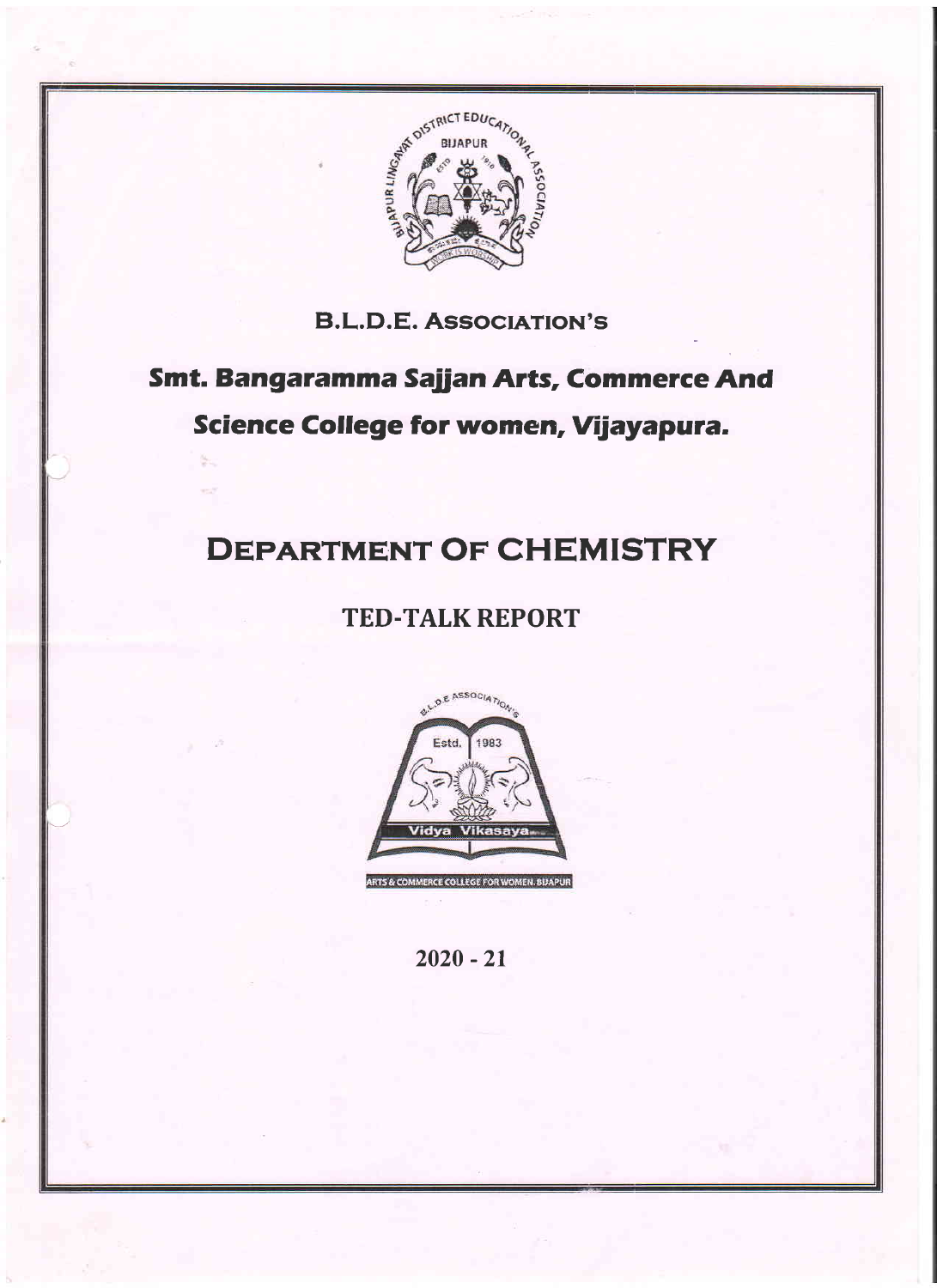

## Smt. Bangaramma Sajjan Arts, Commerce & Science College for Women, Vijayapur

# **Department of Chemistry**

## TED - TALK REPORT 2020-21

Topic: A crash course in organic chemistry By: Jakob Magolan

> For B.Sc.l Semester Students

Date: 17<sup>th</sup> February-2021 Time: 03.30pm to 04.30pm

**VENUE** 

Seminar Hall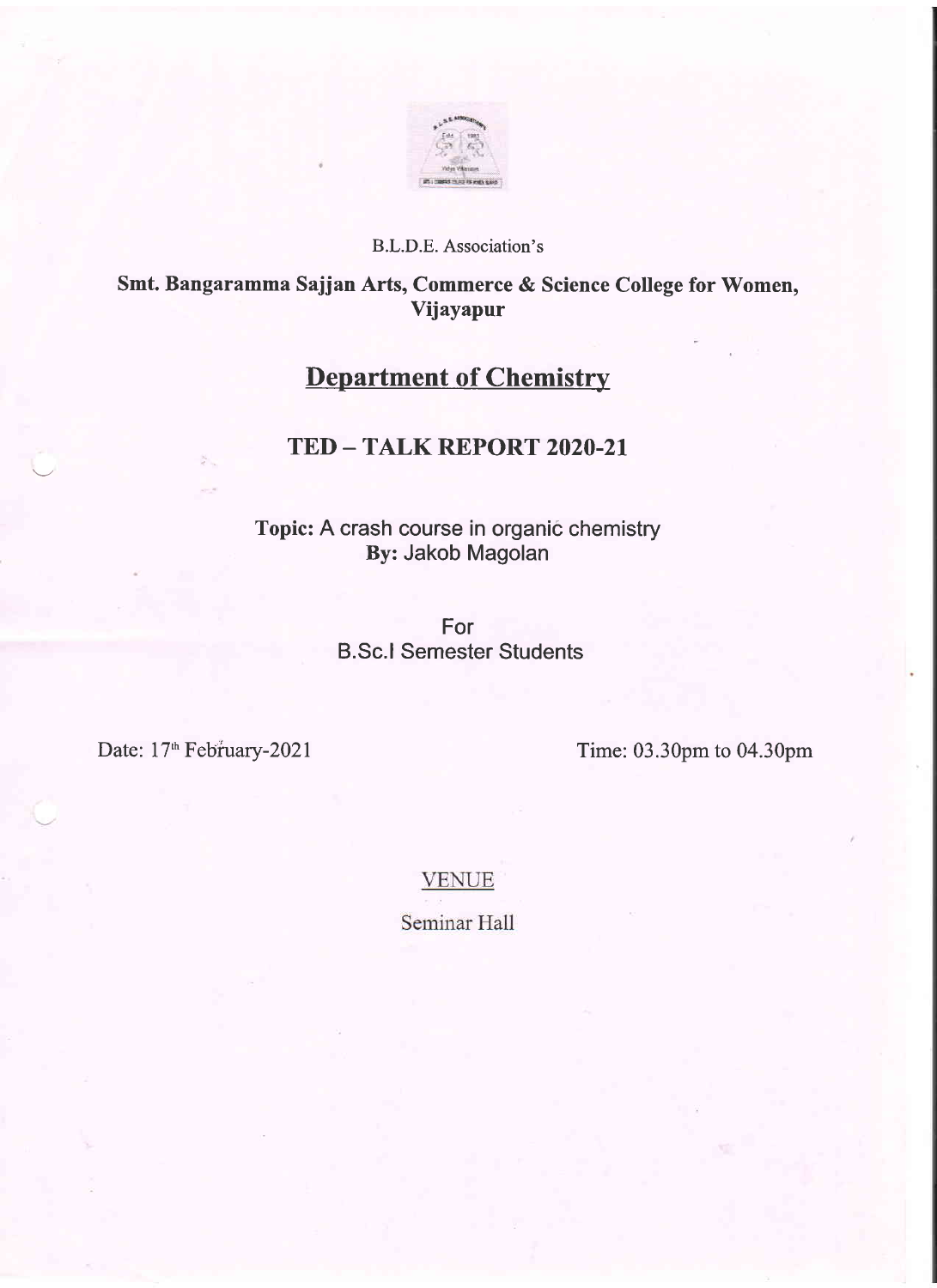### Smt. Bangaramma Sajjan Arts, Commerce & Science College for Women, Vijayapur

### Department of Chemistry

# **NOTICE**

### Date: 15-02-2021

It is here by informed to B.Sc. I semester Chemistry Students that the TED TALK is arranged on l7'h February 2021 at 03.30pm to 04.30pm attend without fail in seminar hall.

Marie

**CHEMISTRY** HEAD OF THE DEPARTMENT BLDEA's S.B.S. Arts, Commerce and Science College for Women VIJAYAPURA.

IQAC Co-ordinator,

BLDEA's Smt. Bangaramma Sajj Arts, Commerce & Science College for Women, VIJAYAPUR.

Principal, **Principal,<br>BLDE Association's.**<br>Smt. Bangaramma Sajjan Arts.<br>Commerce & Science College for Women.<br>VIJAYAPUR-586101.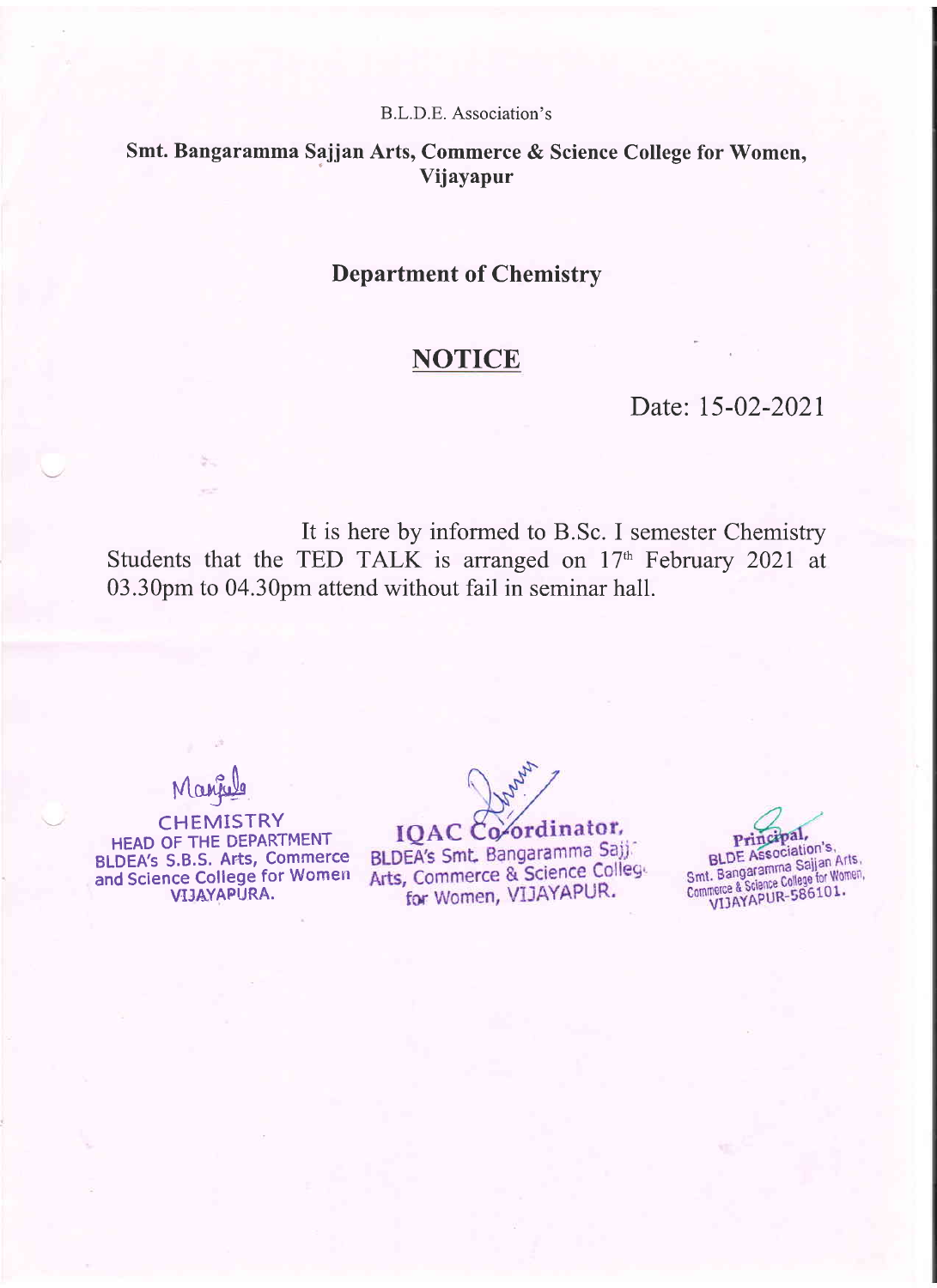

Explaining the Content in the TED TALK



TED TALK displaying screen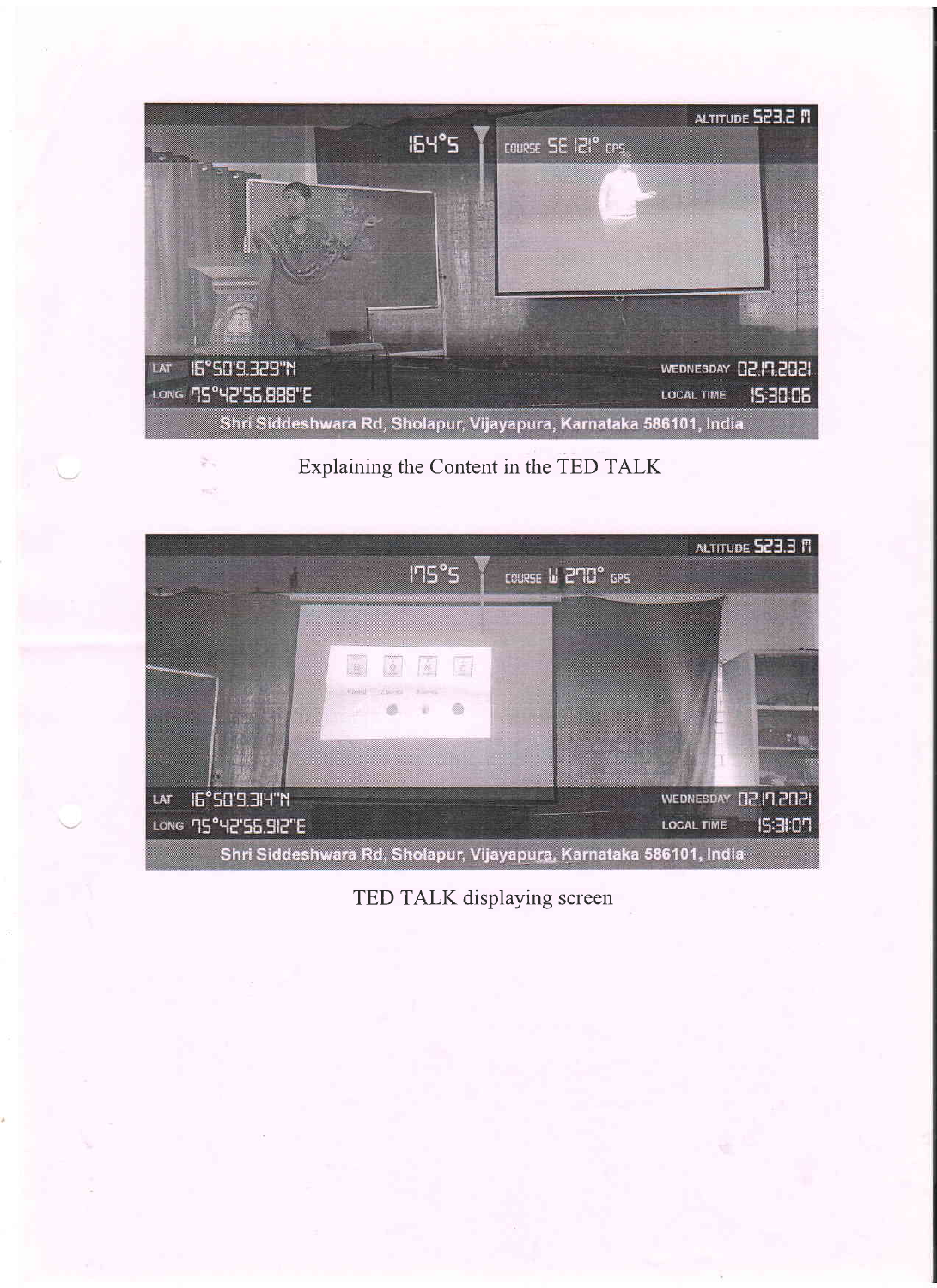

Students and faculty watching TED-TALK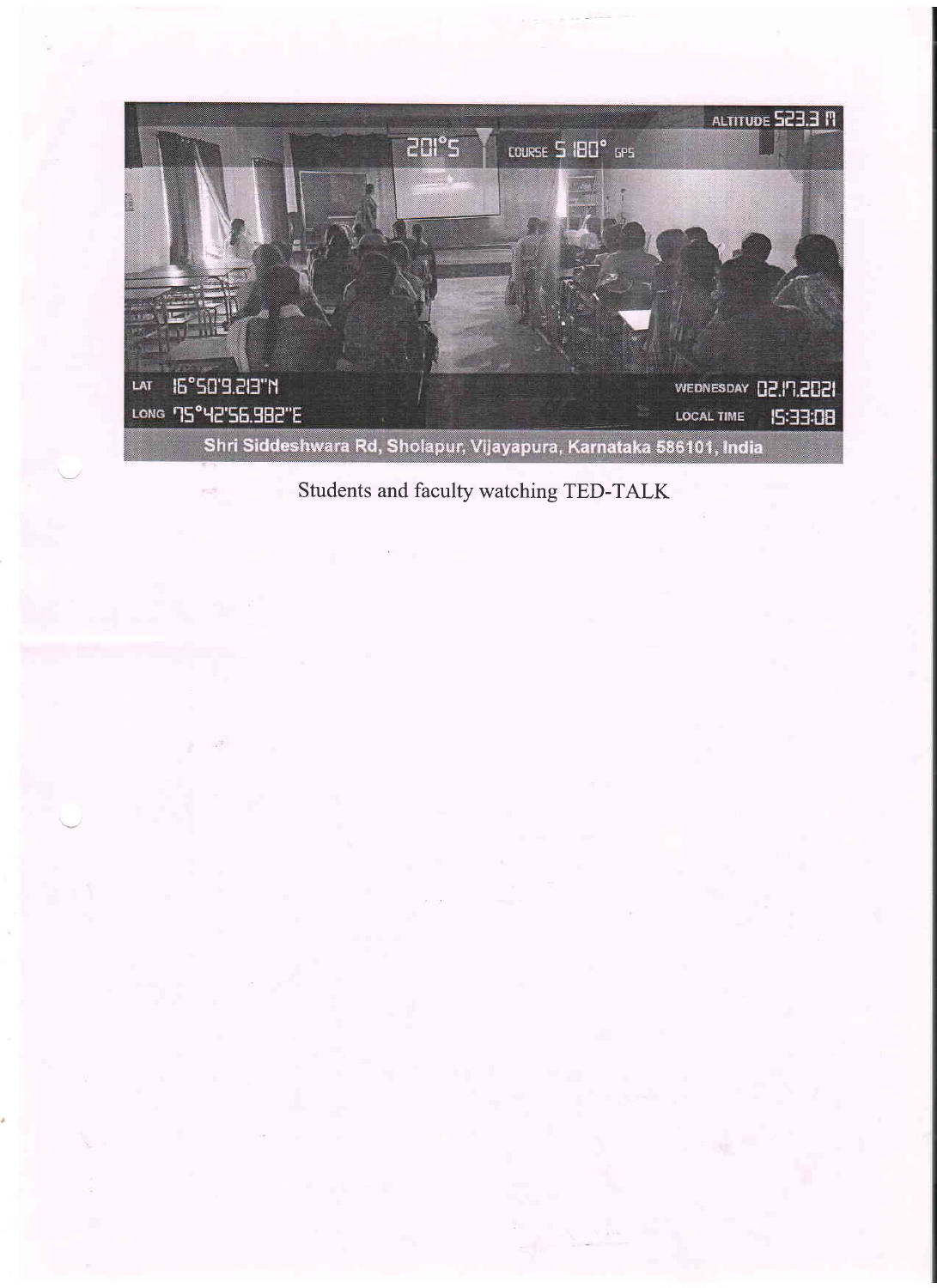

Smt. Bangaramma Sajjan, Arts and Commerce college for women, Vijayapur - 586101 . Re-Accredited at the "A" Grade with CGPA 3.10 by NAAC Affiliated to Akkamahadevi Women's University, Vijayapur Email: bldeaaccwb@rediffmail.com website: www.bldeasbswc.ac.in Ph: 08352-253324

Event. IED-Talk Date. 17/02/2021. Time. 3.30pm - 4-30pm Day. Wednesday

| S.No             | <b>Name of the Students</b>                          | Roll No.                 | <b>Class</b>                 | Sign                           |
|------------------|------------------------------------------------------|--------------------------|------------------------------|--------------------------------|
| 1.               | <b>Bhagyashones</b>                                  | 23                       | $\lambda$ st<br>B5C          | 百山                             |
| $\overline{2}$ . | wikkam<br>Porach                                     | 45                       | BSC TSt Scon                 | Prachi                         |
| $\overline{3}$ . | Nikodite<br>Bandi                                    | 40                       | BSC Ist sem                  | offodity                       |
| 4.               | Datil<br>$2r$ ileanka<br>$\mathfrak{g}$              | 40                       | BSC 1St Seron                | 200                            |
| 5.               | $D\bar{\theta}ee$<br>111027                          | 09                       | $575+$<br>125                | $\partial \mathcal{W}^{\circ}$ |
| 6.               | C. Plijague<br>Aishwasyo<br>$\overline{\phantom{a}}$ | 10                       | $5+$<br>$B_0S_0CT$           | A.C. Pufooi                    |
| 7.               | Kambax                                               | $H^+$                    | 7st<br>$\epsilon$            | hweba.k                        |
| 8.               | chari<br>- Oceane                                    | 35                       | SCTST                        | endhar                         |
| 9.               | OD<br>50116n                                         | อก                       | $\mathcal{S}^{\prime}$<br>९९ | on Rienarda                    |
| 10.              |                                                      | $\circ$                  |                              | OΘ.                            |
| 11.              | ModfDAf<br>Soupbag<br>UM.                            | 3                        | <b>BSCgSt</b>                |                                |
| 12.              | twala kar<br>$\pi P$ ha                              | 24                       | $3sc$ Tst                    |                                |
| 13.              | $4$ bn $\sigma$                                      |                          | 9<br>$Q_{C}$                 | kbot<br>$\rho_0$               |
| 14.              | $0$ fra<br>adas<br>C <sub>0</sub>                    | 36                       | Benj <sup>et</sup> sen       | $\pm \text{rad}$               |
| 15.              |                                                      | ライ                       | BSIC prisen                  |                                |
| 16.              | Prote<br>tlirconath<br>$\mathcal{A}$                 | 8<br>$\mathbf{Q}$        | $CT^{5+}$<br>ß               | P.S. testemath                 |
| 17.              | Melinnath                                            | 02                       | 151                          | ustha                          |
| 18.              | UOON<br>₽                                            | 48                       | R                            | 71000                          |
| 19.              | Shapeti                                              | 3                        | $25$ ca<br>BSC               | copeti                         |
| 20.              | Kattinani<br>$A_n$ $c_n$                             | 21                       | Bsc25                        | Aunt                           |
| 21.              | A. Utragaddi<br>Bhagashr                             | 50                       | $s +$ (e.m)<br>Rsc1          | B.A, U 09900                   |
| 22.              | ariali                                               | 43                       | RS<br>$1$ sem                | CPR                            |
| 23.              |                                                      | 46                       | BSCISLM                      | JAZ DA                         |
| 24.              | Math                                                 | 34                       | BSC<br>$I\circ m$            | S. V. Math                     |
| 25.              |                                                      | $\overline{\mathcal{S}}$ | Sem                          |                                |
| 26.              | t                                                    | 55                       | $T = P$<br>745               | $\leq$ unlog                   |
| 27.              | Gaya<br>$a + a$                                      | 30                       | Isem                         |                                |
| 28.              | 50.1                                                 | O <sup>2</sup>           | $cc\bar{1}$                  | wes                            |
| 29.              | 002r                                                 | ق                        |                              | <b>RELEVAL</b>                 |
| 30.              | · Helpat<br>$\cdot$ $\mathbb{Z}$<br>earourd          | 33                       | 25c154                       | $b + i\alpha Q Q$              |
| 31.              | comp<br>For<br>ν.<br><u>NONON</u>                    | 99                       | 725<br>BSC.                  | Exattemans                     |
| 32.              |                                                      |                          |                              |                                |

CHEMISTRY HEAD OF THE DEPARTMENT<br>BLDEA's S.B.S. Arts, Commerce<br>and Science College for Women VIJAYAPURA.

IQAC Co-ordinator, BLDEA's Smt. Bangaramma Sajja Arts, Commerce & Science College for Women, VIJAYAPUR.

Wayn,

Principal,<br>BLDE Association's, Smt. Bangaramma Sajjan Arts, Commerce & Science College for Worner! VIJAYAPUR-586101,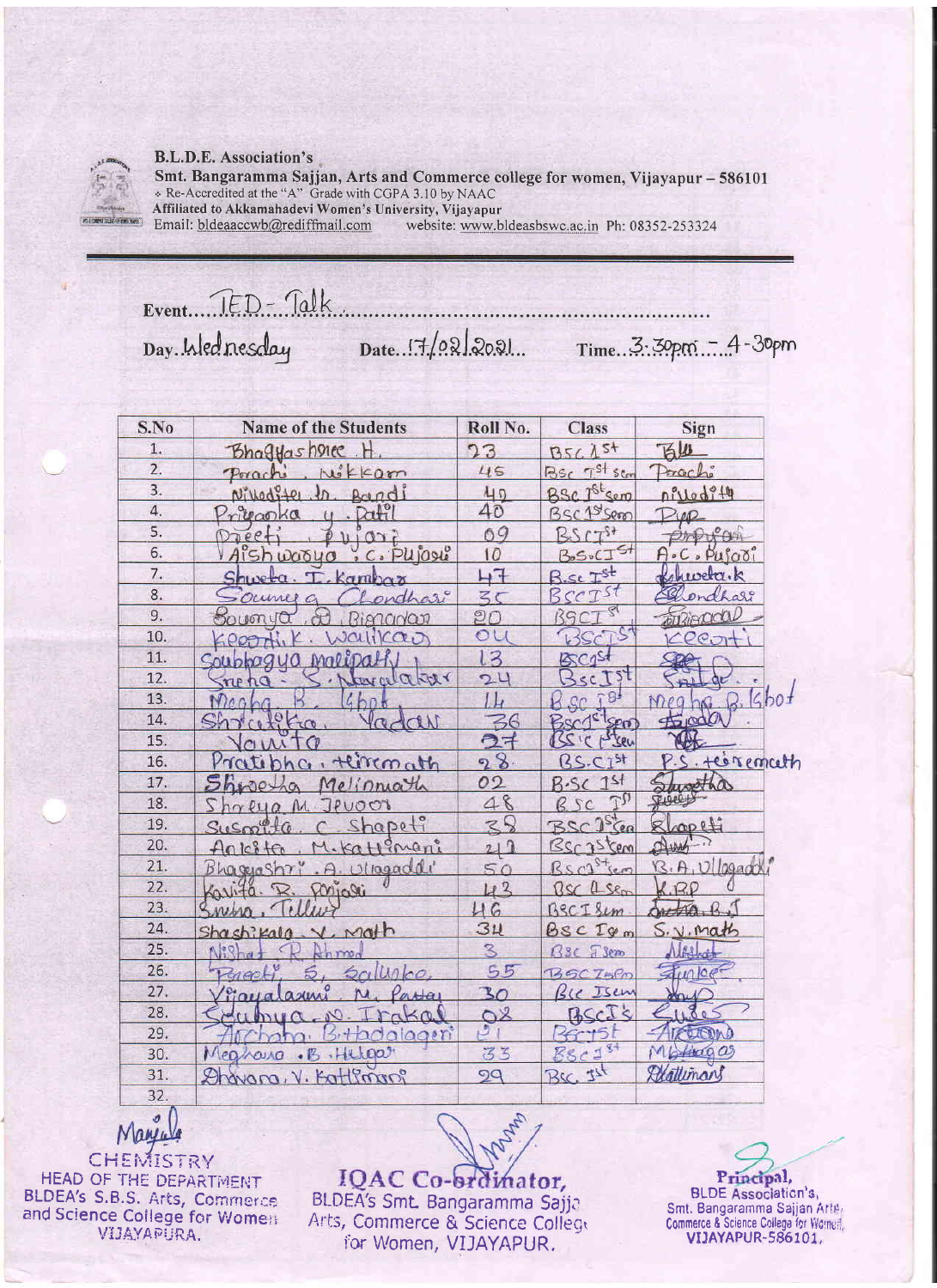

Smt. Bangaramma Sajjan, Arts Commerce and Science college for women, Vijayapur-586101

\* Re-Accredited at the "A" Grade with CGPA 3.10 by NAAC Affiliated to Akkamahadevi Women's University, Vijayapur

Email: bldeaaccwb@rediffmail.com

website: www.bldeasbswc.ac.in Ph: 08352-253324

Event. TED - TALK

| S.No.                   | <b>Name of the Teacher</b>                                 | <b>Department</b> | Sign    |
|-------------------------|------------------------------------------------------------|-------------------|---------|
| $\overline{1}$          |                                                            | Chemistry         | Margule |
| $\overline{2}$          | Maugula S. Gulabal Chemist<br>nuiss Keerti S. Javale Boton |                   |         |
| $\overline{\mathbf{3}}$ | Miss. Bavioa, Shivoor                                      | Marks             | Caroi   |
| $\overline{4}$          | Inl. T. 1. Salawae                                         | BCA               |         |
| $\overline{5}$          | Shueta Sintanoor                                           | Statistics        |         |
| $\overline{6}$          |                                                            |                   |         |
| $\overline{7}$          |                                                            |                   |         |
| $\overline{8}$          |                                                            |                   |         |
| $\overline{9}$          |                                                            |                   |         |
| 10                      | ΔŴ                                                         |                   |         |
| 11                      |                                                            |                   |         |
| 12                      |                                                            |                   |         |
| 13                      |                                                            |                   |         |
| 14                      |                                                            |                   |         |
| 15                      |                                                            |                   |         |
| 16                      |                                                            |                   |         |
| 17                      |                                                            |                   |         |
| 18                      |                                                            |                   |         |
| 19                      |                                                            |                   |         |
| 20                      |                                                            |                   |         |
|                         | $\Lambda$                                                  | $\mathbb{R}^2$    |         |

Maurie

**CHEMISTRY** HEAD OF THE DEPARTMENT **BLDEA's S.B.S. Arts, Commerce**<br>and Science College for Women<br>VIJAYAPURA.

IQAC Co-ordinator, **RUDEA's Smt. Bangaramma Sajja**<br>
15, Commerce & Science College for Women, VIJAYAPUR.

Principal, **BLDE Association's,** Smt. Bangaramma Sajjan Arts,<br>Commerce & Science College for Women,<br>VIJAYAPUR-586101.